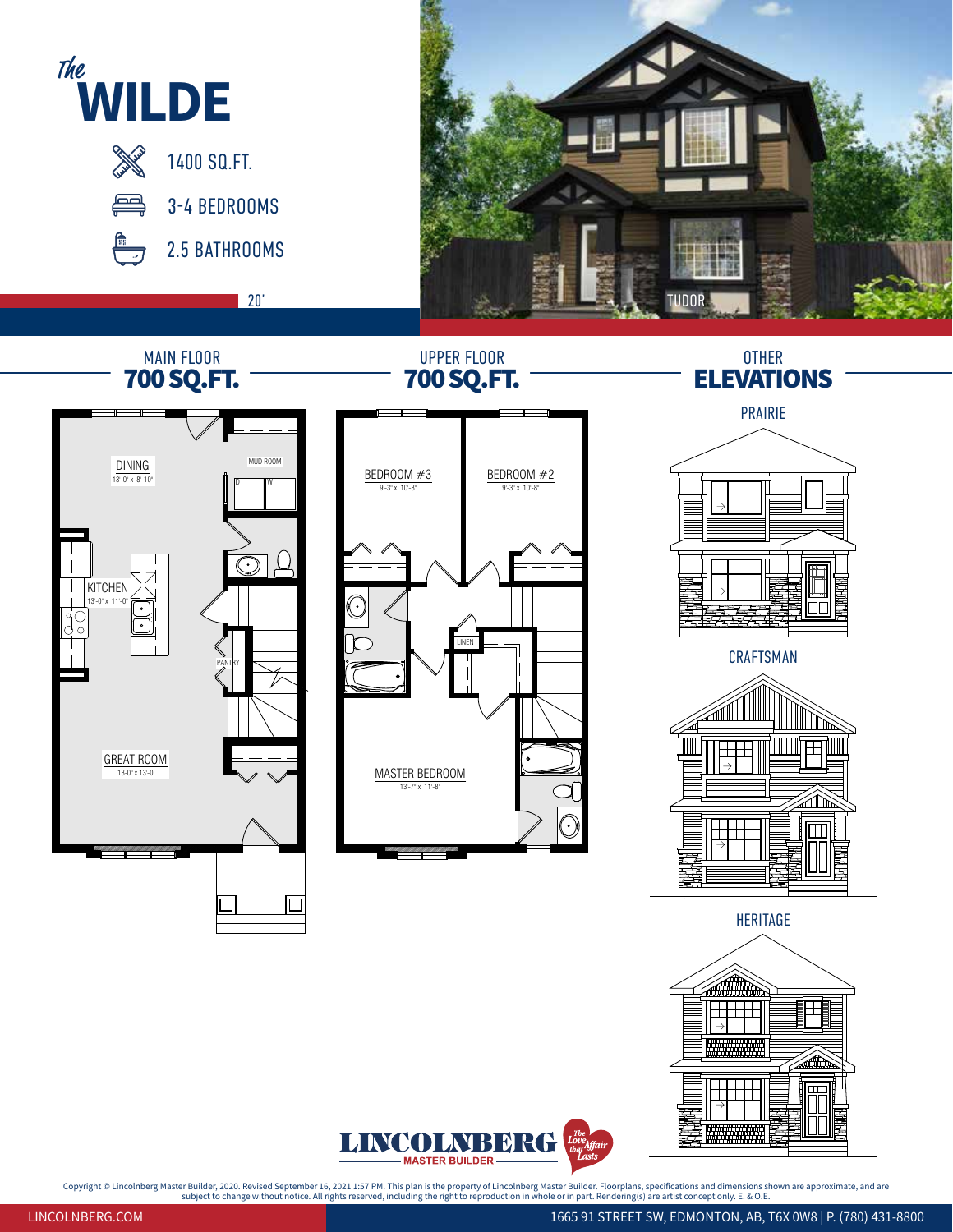## **WILDE OPTIONS**





Copyright © Lincolnberg Master Builder, 2020. Revised September 16, 2021 1:57 PM. This plan is the property of Lincolnberg Master Builder. Floorplans, specifications and dimensions shown are approximate, and are<br>subject on